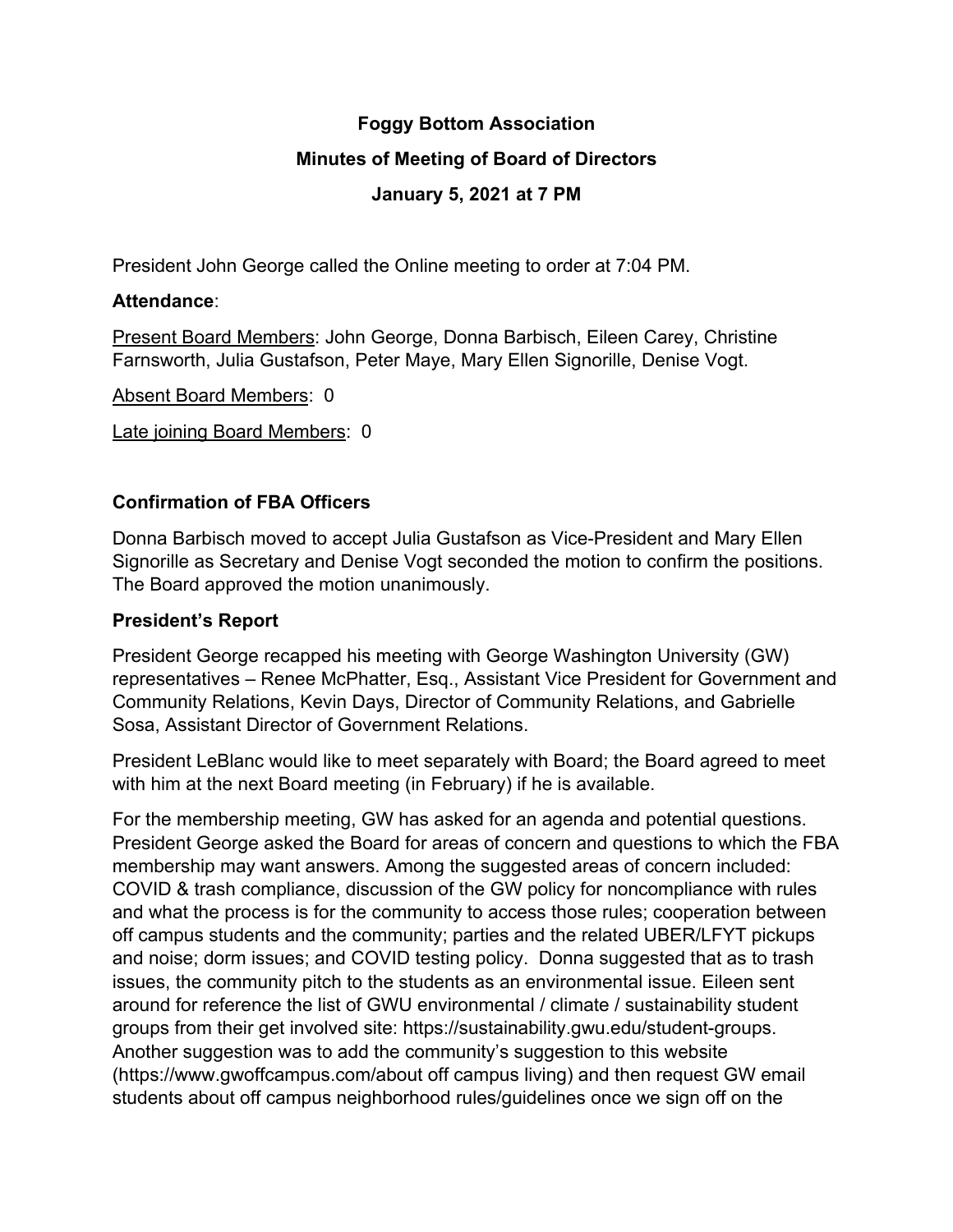process. Another suggestion was to link the GW website to our website. Another idea was more global but to have welcome packets for new residents including students; someone pointed out that GW probably does that for new students and that perhaps we could just add something to that information.

During his meeting, President George raised the issue of whether there was a candidate (faculty member or student) who would like to join the Board and whether a student might be willing to work as an intern to help produce the FBA newsletter or write articles. GW is looking for potential Board candidates and at their Communications Department for potential interns.

GW stopped senior citizens from auditing classes and other community benefits when they closed down for COVID. Donna suggested that this figuring out a method to reinstitute some or all of these benefits, within COVID restrictions, would produce much good will in the community.

President George also met with Denise Snyder, Executive Director, and Jonas Frumkin, Assistant Director, from Foggy Bottom West End Village to discuss potential ways to coordinate and collaborate as well as various other groups including the Citizens Association of Georgetown; DuPont Circle Association; West End Citizen's Association; Francis Field; representatives from the Mayor's office and Councilwoman Brooke Pinto's office.

#### **Treasurer's Report**

President George is evaluating the use of a bookkeeper to fill the majority of the Treasurer's role, including paying bills. A Board member stated that the person President George is considering for this role is highly regarded. President George also discussed the need for the FBA Treasurer to oversee the bookkeeper. The FBA accountant is responsible for and will continue to do our tax filings.

President George discussed the potential application to the Foggy Bottom Defense and Improvement Corporation for a grant of between \$10,000 to \$15,000.

He also discussed the annual budget along with monthly income and expenditures.

#### **Membership Report**

Mary Ellen Signorille reported about a potential new membership system.

The Board would like to explore moving to one anniversary date.

We currently have approximately 180 members.

#### **Communications**

Everyone agrees that the FBA website, and social media including the FBA Facebook page must be updated. Eileen Carey will review these "technology related" issues along with the potential membership system.